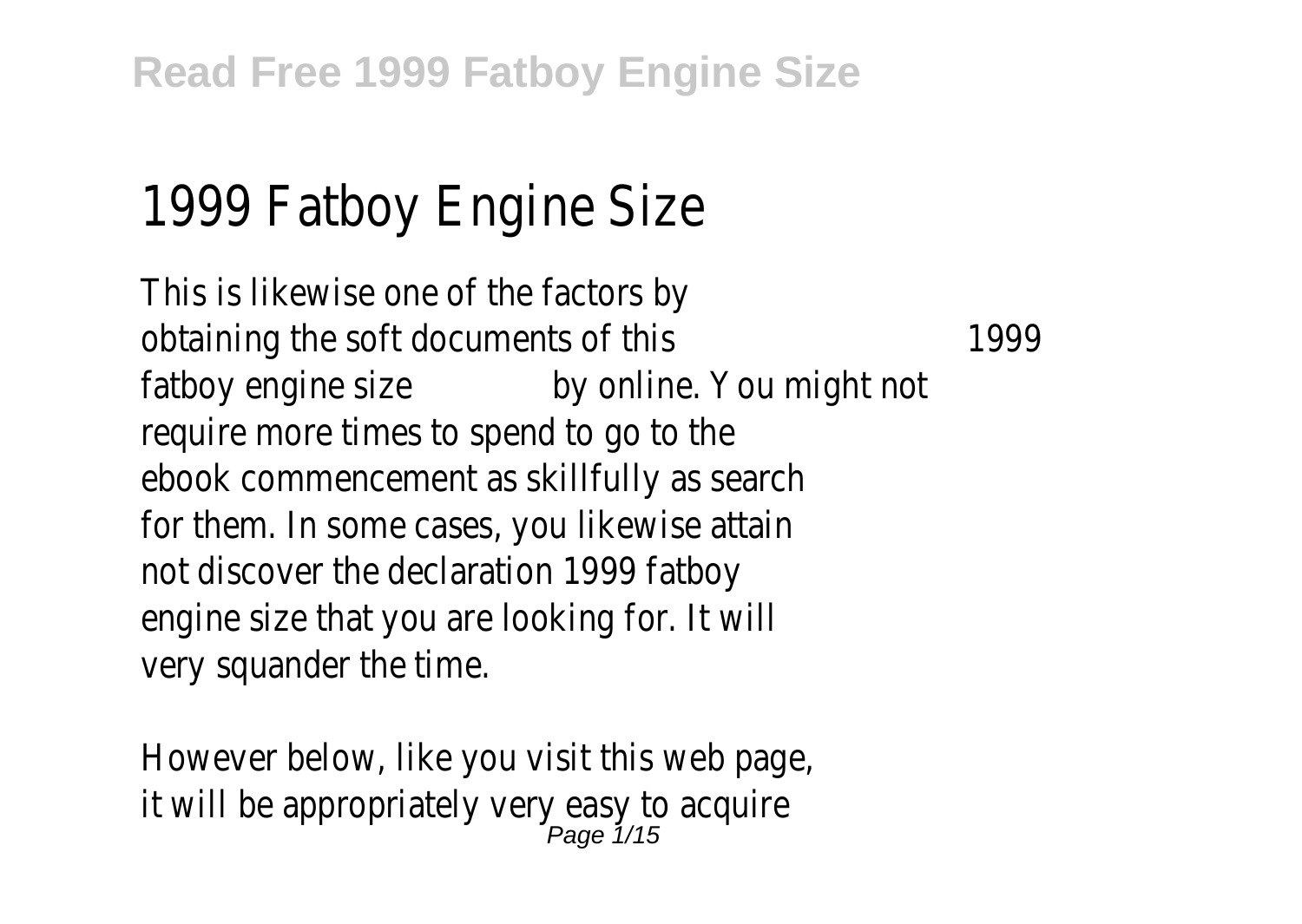as capably as download lead 1999 fatboy engine size

It will not take many grow old as we notify before. You can realize it even if law something else at home and even in your workplace. appropriately easy! So, are you question? Just exercise just what we have enough money below as without difficulty as review 1999 fatboy engine size what you next to read!

If you're looking for some fun fiction to Page 2/15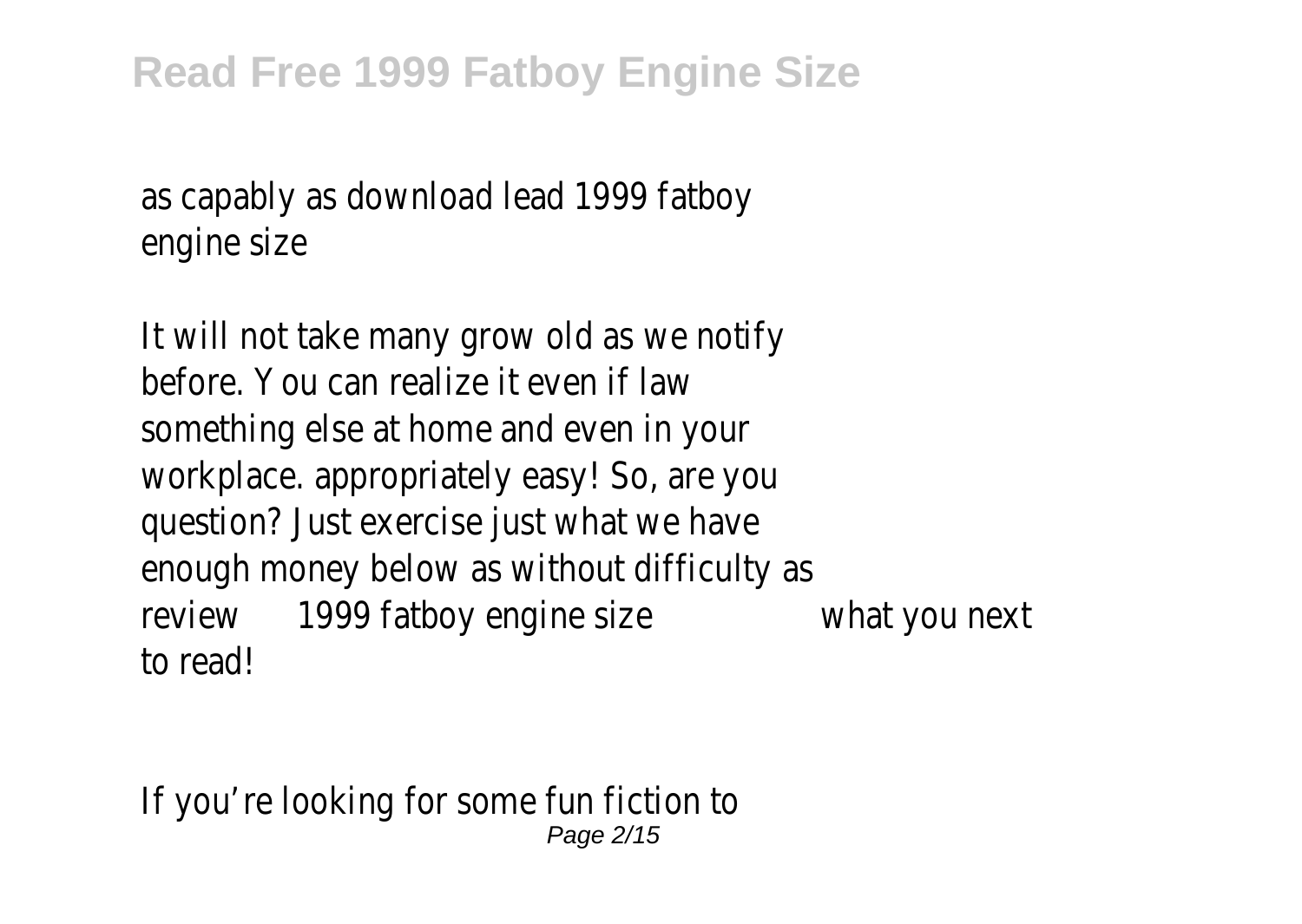enjoy on an Android device, Google's bookshop is worth a look, but Play Books feel like something of an afterthought compared to the well developed Play Music.

1999 Fat Boy For Sale - Harley-Davidson Motorcycles ...

The FLSTF, or "Fat Boy" continued its run of popularity in 1997. The wide "beach bars" were still used, as were the solid wheels at both ends of the low-slung FL. Cosmetic changes were the only revisions to the 1997 editions. But with a runaway success, why Page 3/15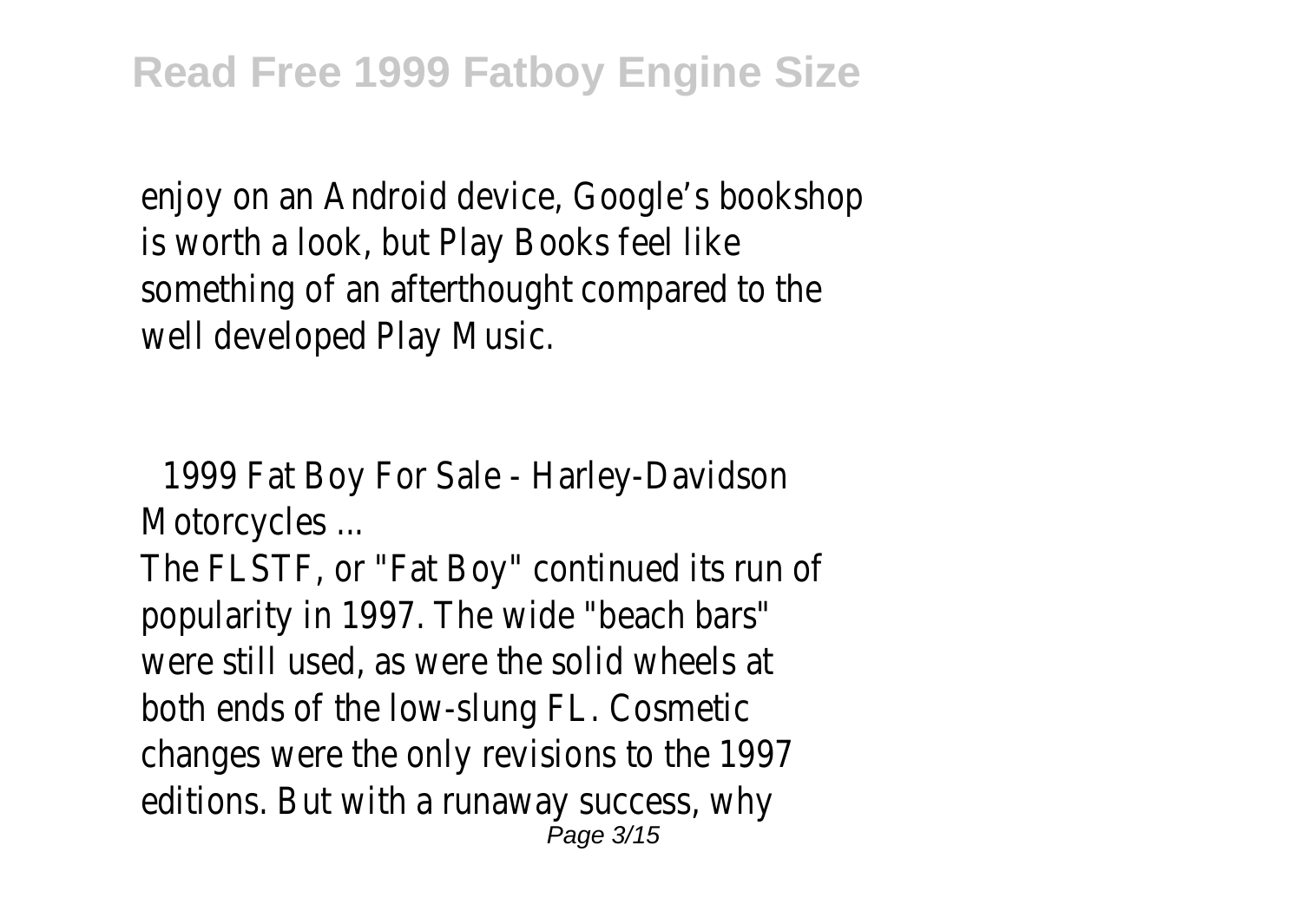mess with the formula? The original all ...

1999 Harley-Davidson Softail Standard specifications and ...

Engine type: 2 cylinders, 4-stroke, 45° Vtwin Displacement: 1449 cc (88.53 cubic inches) Bore  $\times$  stroke: 3.75 inch  $\times$  4 inch (undersquare - longstroke) Cooling system: Air cooled: Power: 62.54 HP (46 kW) @ 5200 rpm: Torque: 106 Nm (78.18 lb-ft) @ 3500 rpm: Throttle: Cable operated: Valves: Valve train: OHV, variable: Valves per cylinder: 2: Fuel and ignition: Sparks per cylinder: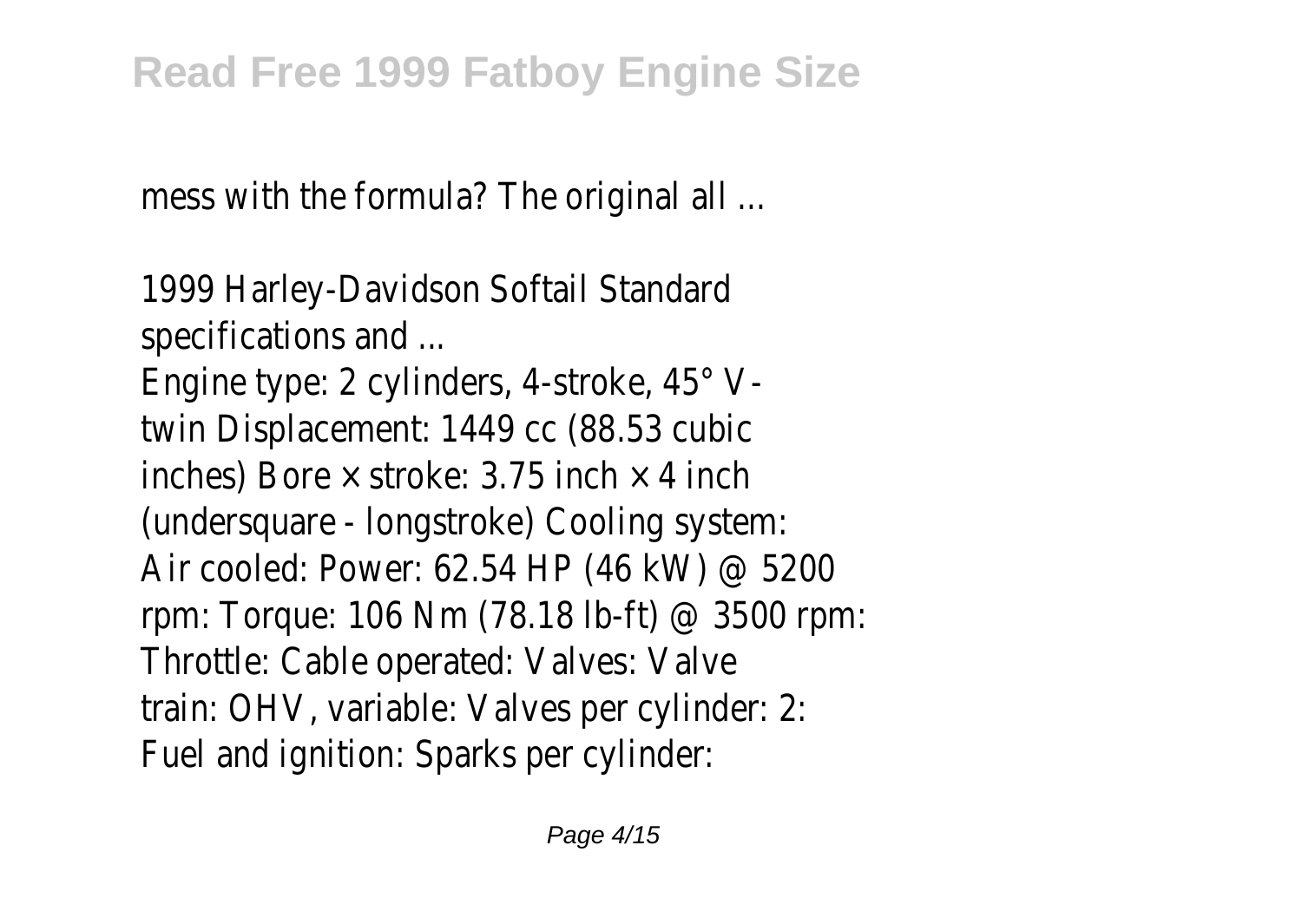Harley Fatboy Battery Specs | It Still Runs Get the suggested trade-in value and retail price for your 1999 Harley-Davidson FLSTF Fat Boy Motorcycles with Kelley Blue Book

Harley-Davidson FXSTC Softail Custom Technical ...

Find 1999 Softail Fat Boy FLSTF Parts & Accessories at the Official Harley-Davidson Online Store. Free Shipping & Returns to your local H-D Dealer!

1999 Softail Fat Boy FLSTF Parts & Accessories | Harley ... Page 5/15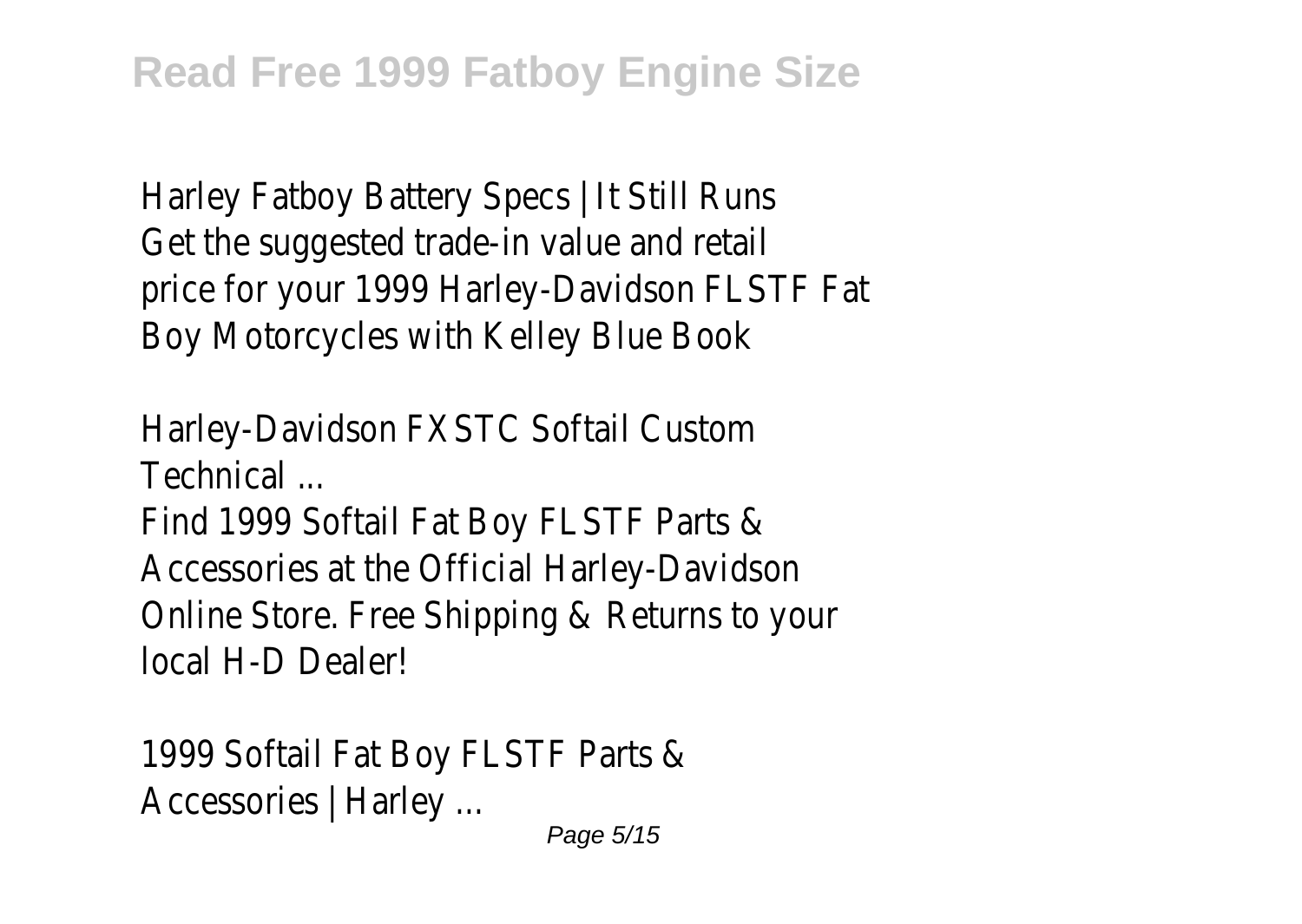The 1999 FXST Softail Standard brings rocksolid performance with a rock-bottom price. Rich Chenet This article was originally published in the April-May 1999 issue of Cycle World's Big Twin Magazine.

Harley-Davidson FLSTF Fat Boy 1999 Motorcycle Photos and Specs Best selection and great deals for 1999 Harley-Davidson Softail Fat Boy - FLSTF items. Dennis Kirk carries more 1999 Harley-Davidson Softail Fat Boy - FLSTF products than any other aftermarket vendor and we have them all at the lowest guaranteed prices. Not Page 6/15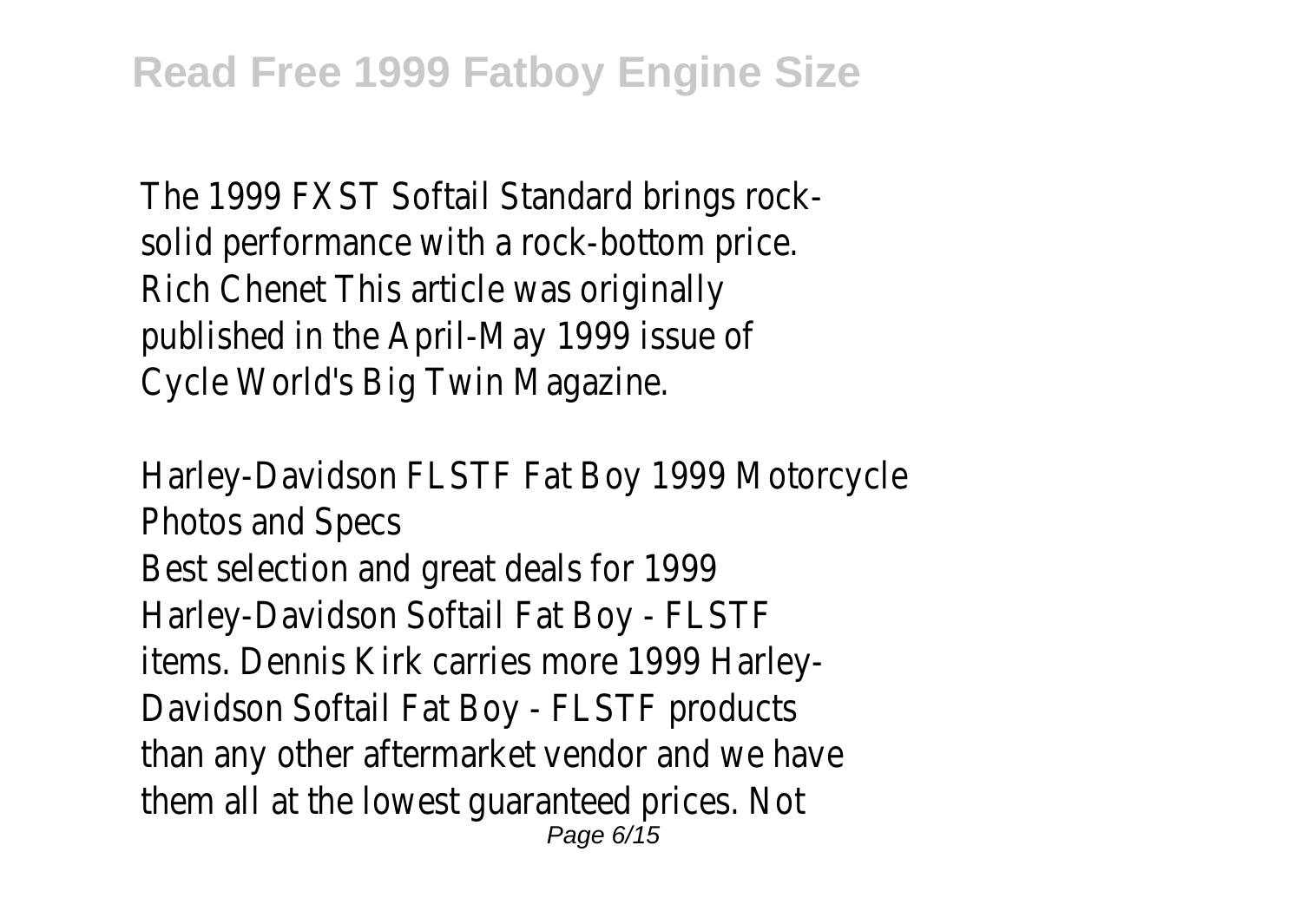only that, but we have them all in-stock and ready to ship today.

1999 Harley-Davidson FLSTF Fat Boy Standard Equipment & Specs FLSTF Fat Boy. Year. 1999. Category(class) Cruiser / Chopper / Custom. Engine. Engine Capacity (Displacement) 1338 ccm (81.65 cubic inches)

1999 Harley-Davidson FLSTF Fat Boy specifications and pictures Research 1999 Harley-Davidson FLSTF FAT BOY standard equipment, prices & specs at Page 7/15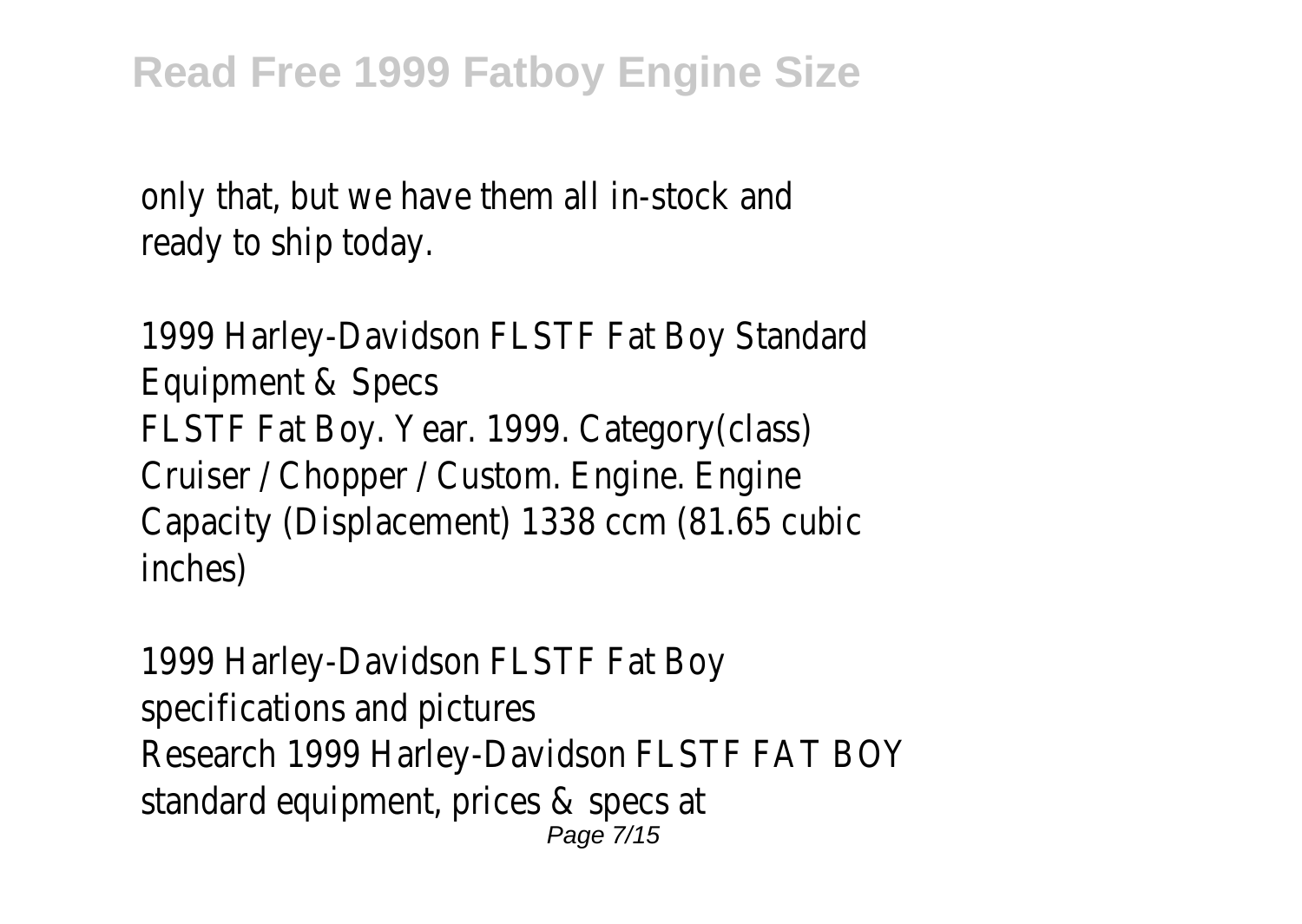NADAguides. Autos ... This would exclude machines with major frame and engine modifications that would be cost prohibitive to return to original specifications. All mechanical and cosmetic aspects of the machine will need attention in the restoration process.

Harley-Davidson Fat Boy - Wikipedia The Harley fatboy battery is sealed for noleaks and no-corrosion. The 12 volt, 19 amps/hour is 6.85 inches long, 3.9 inches wide and 6.06 inches high. The battery weighs 15.43 pounds. The sealed battery does not Page 8/15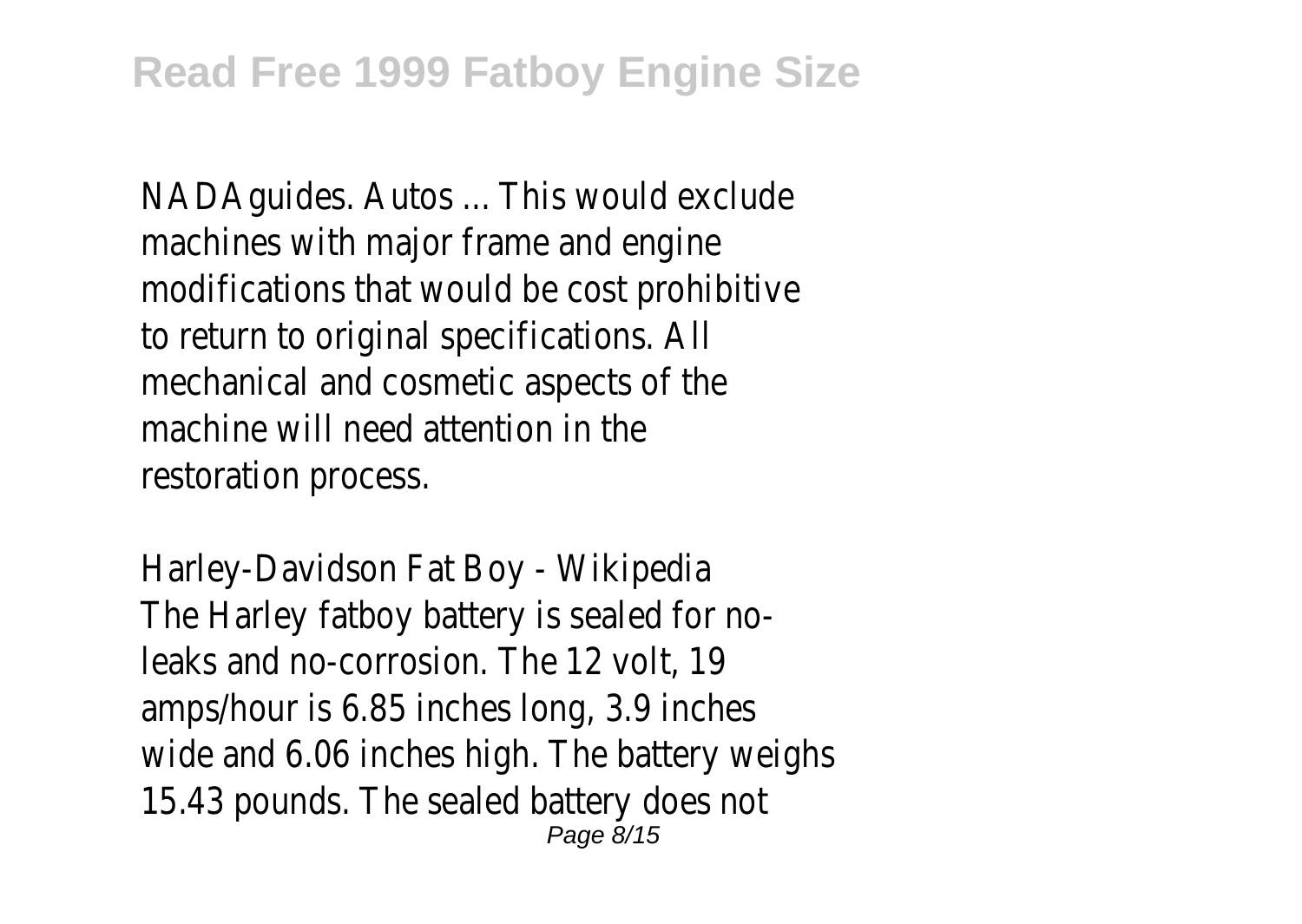require maintenance and has a maximum power of 13 volts.

Harley-Davidson FLSTF Fat Boy 1999 Specs and **Photos** Harley-Davidson FLSTF Fat Boy: Year: 1999: Category: Custom / cruiser: Rating: 63.4 out of 100. Show full rating and compare with other bikes: Engine and transmission; Displacement: 1338.00 ccm (81.64 cubic inches) Engine type: V2, four-stroke: Power: 56.00 HP (40.9 kW)) @ 5000 RPM: Torque: 97.00 Nm (9.9 kgf-m or 71.5 ft.lbs) @ 2350 RPM: Top speed: 152.0 km/h (94.4 mph) Page 9/15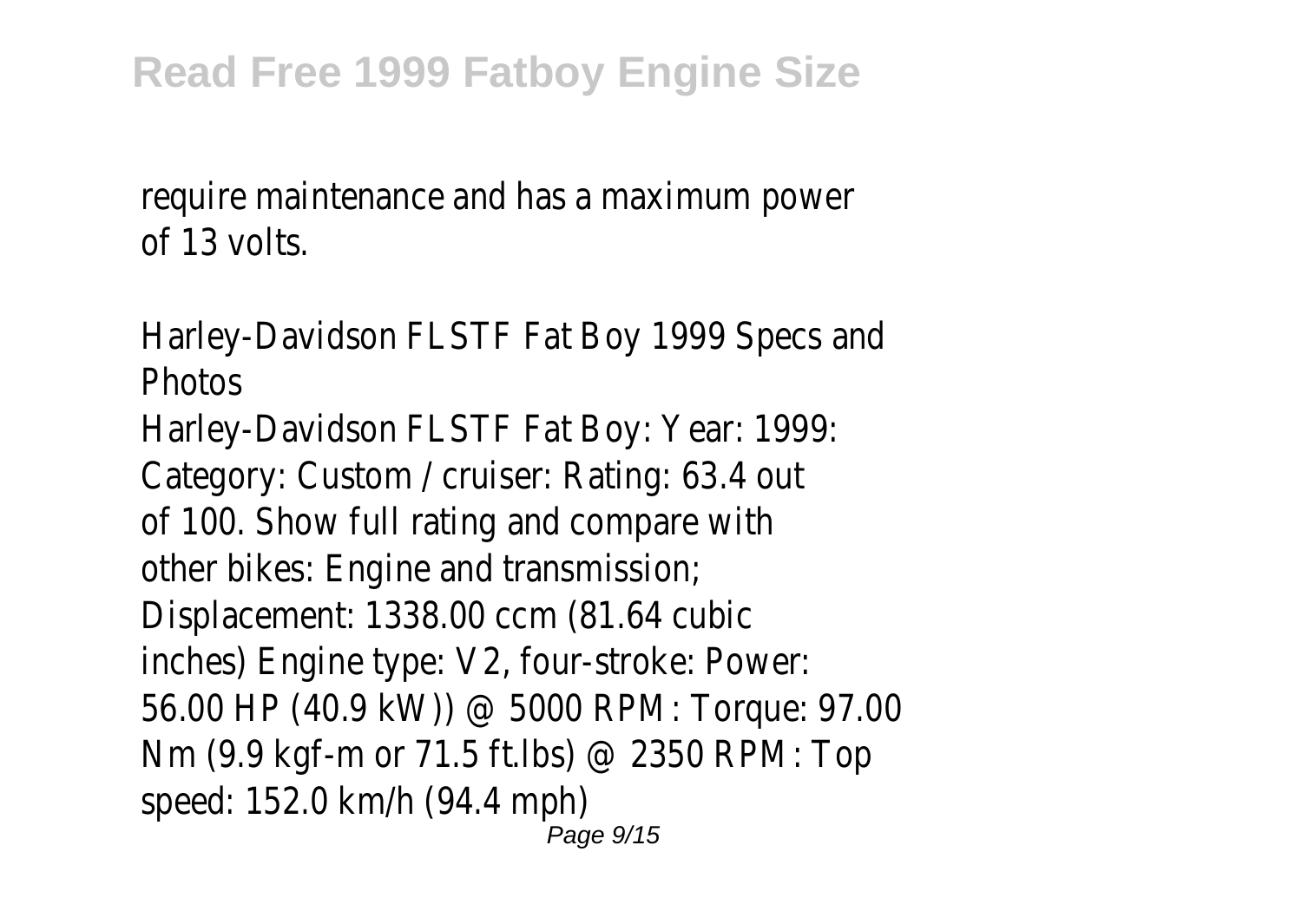1999 Harley-Davidson Softail Fat Boy FLSTF Engines ...

Design and look for the 1999 Harley-Davidson Softail Standard: (90.7 out of 100) Click here for complete rating. You can also compare bikes.

Harley-Davidson FLSTF Fat Boy Technical Specifications ...

Insure your 1999 Harley-Davidson for just \$75/year\*. #1 insurer: 1 out of 3 insured riders choose Progressive.†. Savings: We offer plenty of discounts, and rates start at Page 10/15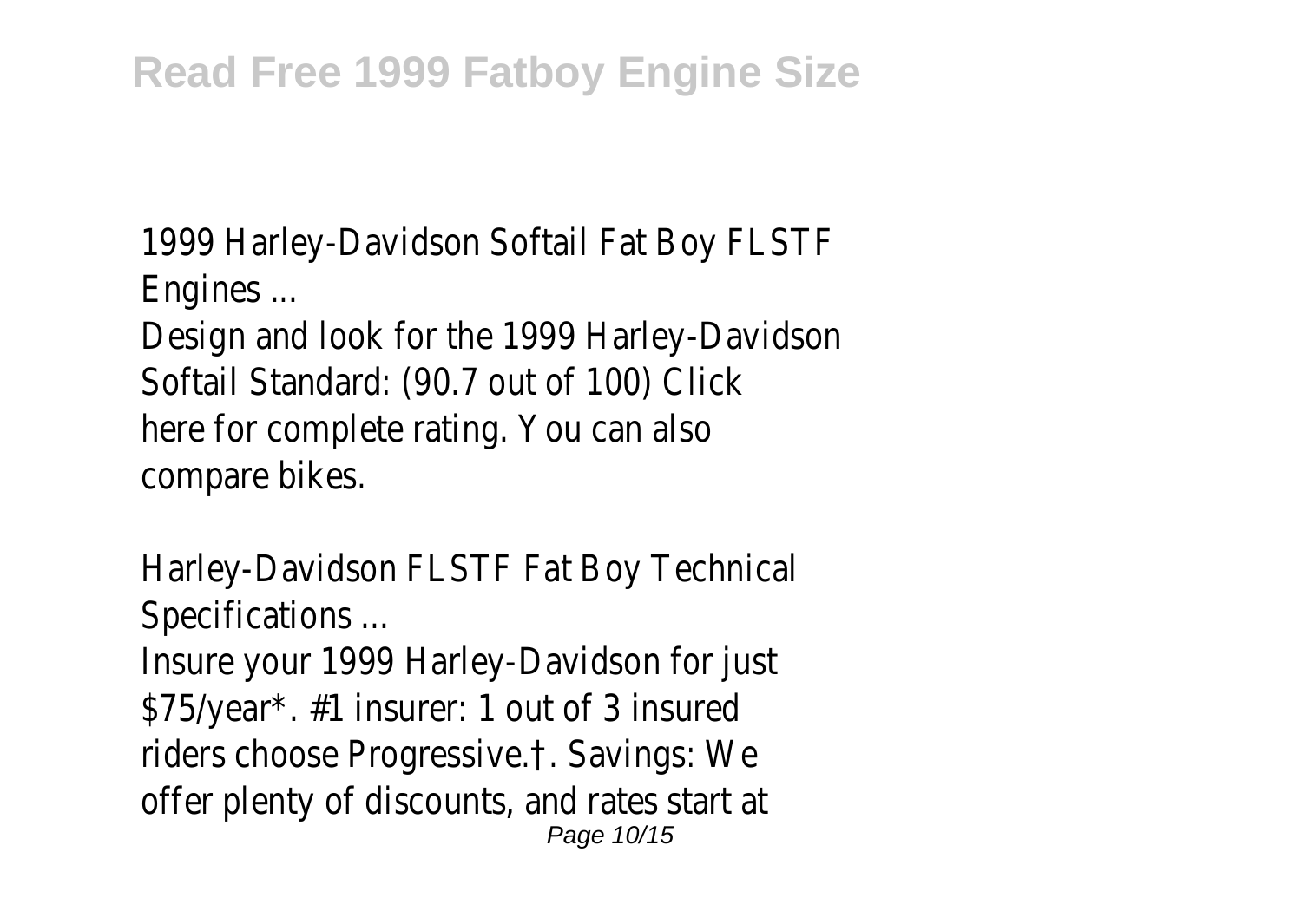just \$75/year. OEM parts in repairs: We use OEM parts in repairs and don't depreciate anything.

1999 Harley-Davidson FLSTF FAT BOY Standard Equipment ...

Shop the best 1999 Harley-Davidson Softail Fat Boy FLSTF Engines for your motorcycle at J&P Cycles. Get free shipping, 4% cashback and 10% off select brands with a Gold Club membership, plus free everyday tech support on aftermarket 1999 Harley-Davidson Softail Fat Boy FLSTF Engines & motorcycle parts..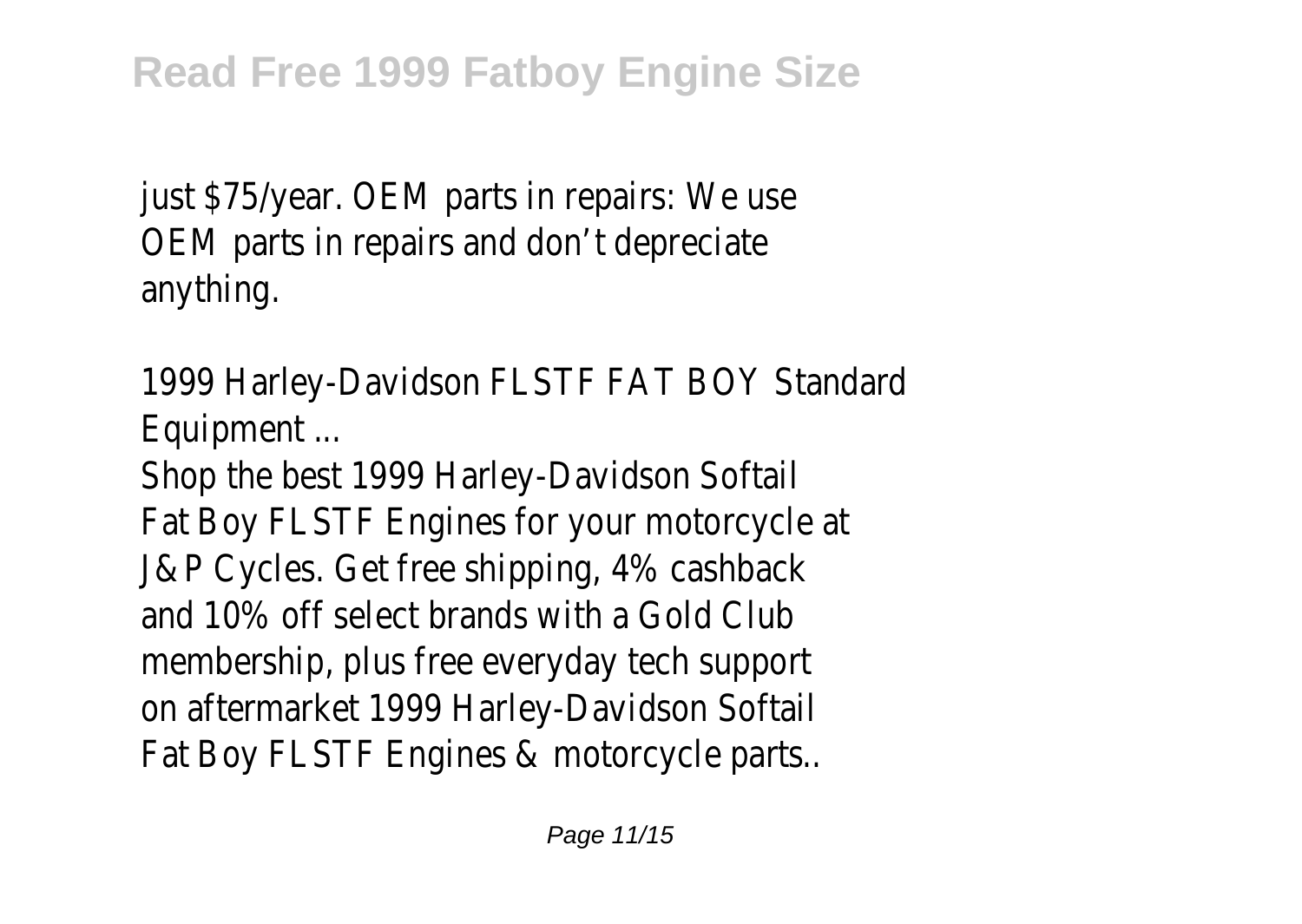1999 Harley Davidson Softail Fat Boy FLSTF/I Parts ...

1999 Harley-Davidson Fat Boy Motorcycles For Sale: 14 Motorcycles Near You - Find 1999 Harley-Davidson Fat Boy Motorcycles on Cycle Trader. ... Set engine size or Set no engine size Engine Size Set no engine size. Update . State. Choose a state or Choose no state State Any state. City. Choose a city ...

Select a 1999 Harley-Davidson FLSTF Fat Boy Trade In Value ...

The Harley-Davidson FXSTC Softail Custom model is a Custom / cruiser bike manufactured Page 12/15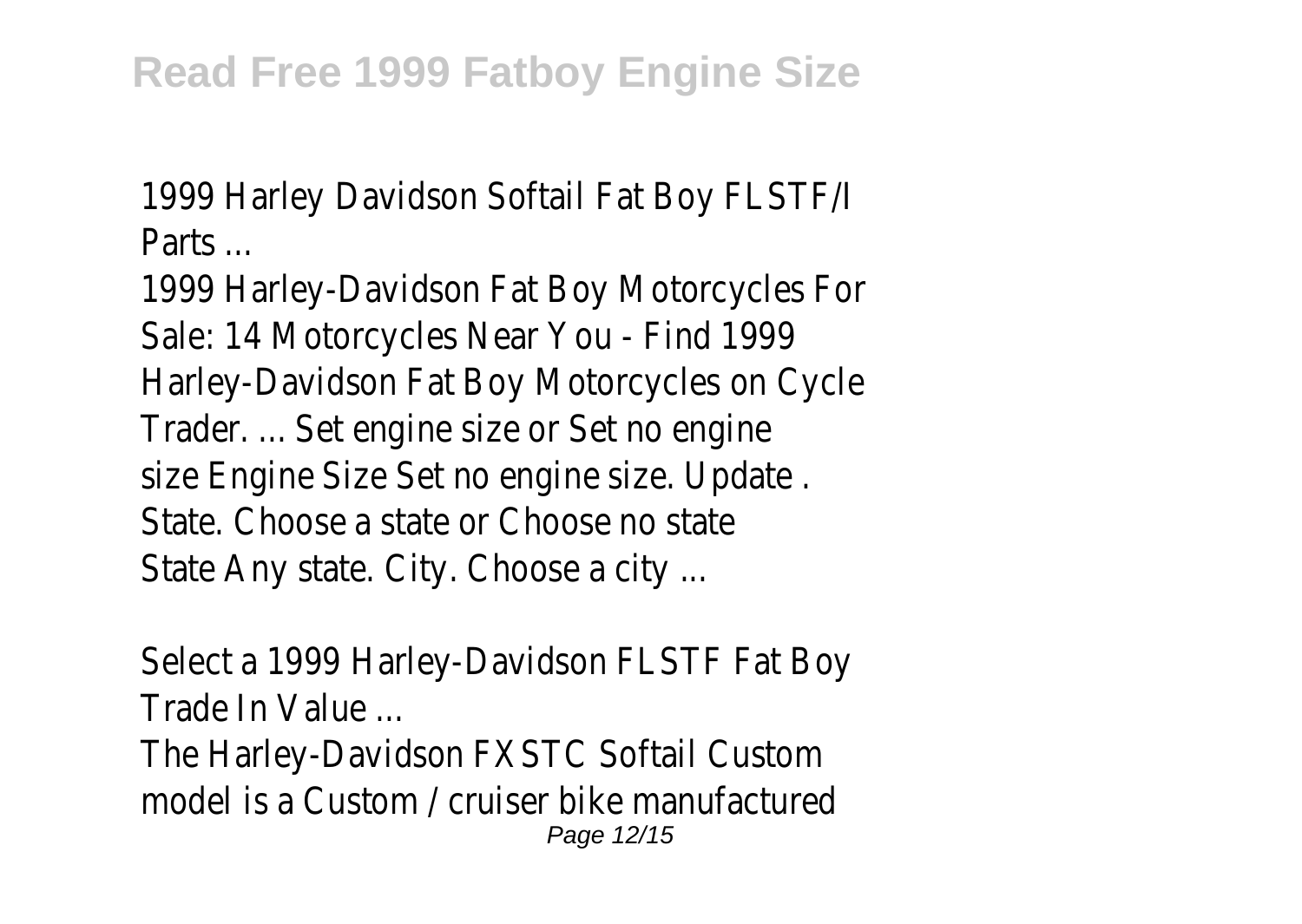by Harley-Davidson . In this version sold from year 1999 , the dry weight is and it is equiped with a V2, four-stroke motor.

1999 Fatboy Engine Size The engine produces a maximum peak output power of 56.00 HP (40.9 kW) @ 5000 RPM and a maximum torque of 97.00 Nm (9.9 kgf-m or 71.5 ft.lbs) @ 2350 RPM . With this drive-train, the Harley-Davidson FLSTF Fat Boy is capable of reaching a maximum top speed of 152.0 km/h (94.4 mph) .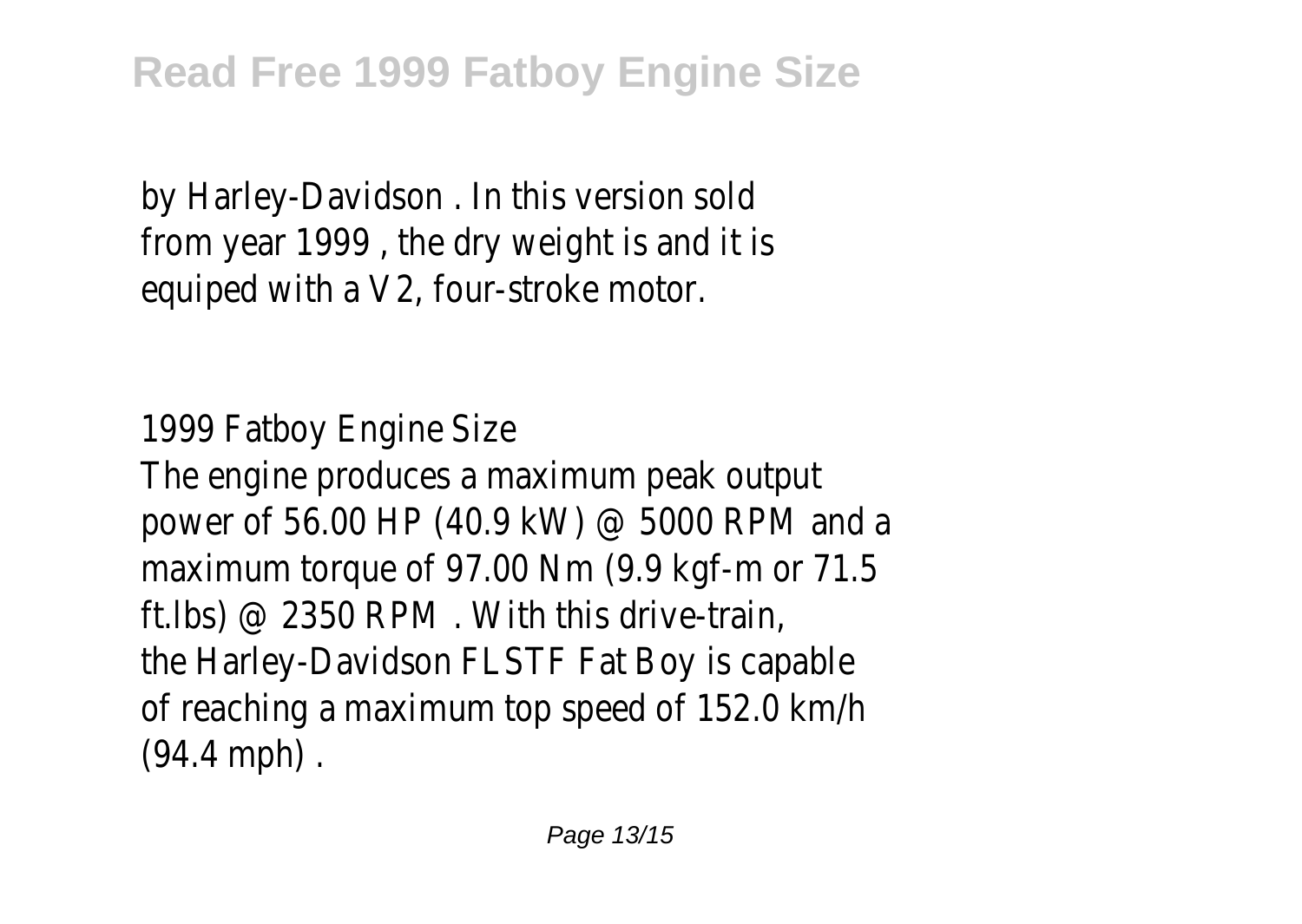Riding Impression Of The 1999 Harley-Davidson FXST Softail ...

1999 Harley Davidson Softail Fat Boy FLSTF/I Parts & Accessories at RevZilla.com. Free Shipping, No Hassle Returns and the Lowest Prices - Guaranteed

1999 Harley-Davidson Softail Fat Boy - FLSTF parts ...

In 1999 a new 1,450 cc (88 cu in) Twin Cam engine for the 2000 model year was used. This necessitated a bespoke engine variant and changes to the frame. This necessitated a bespoke engine variant and changes to the Page 14/15